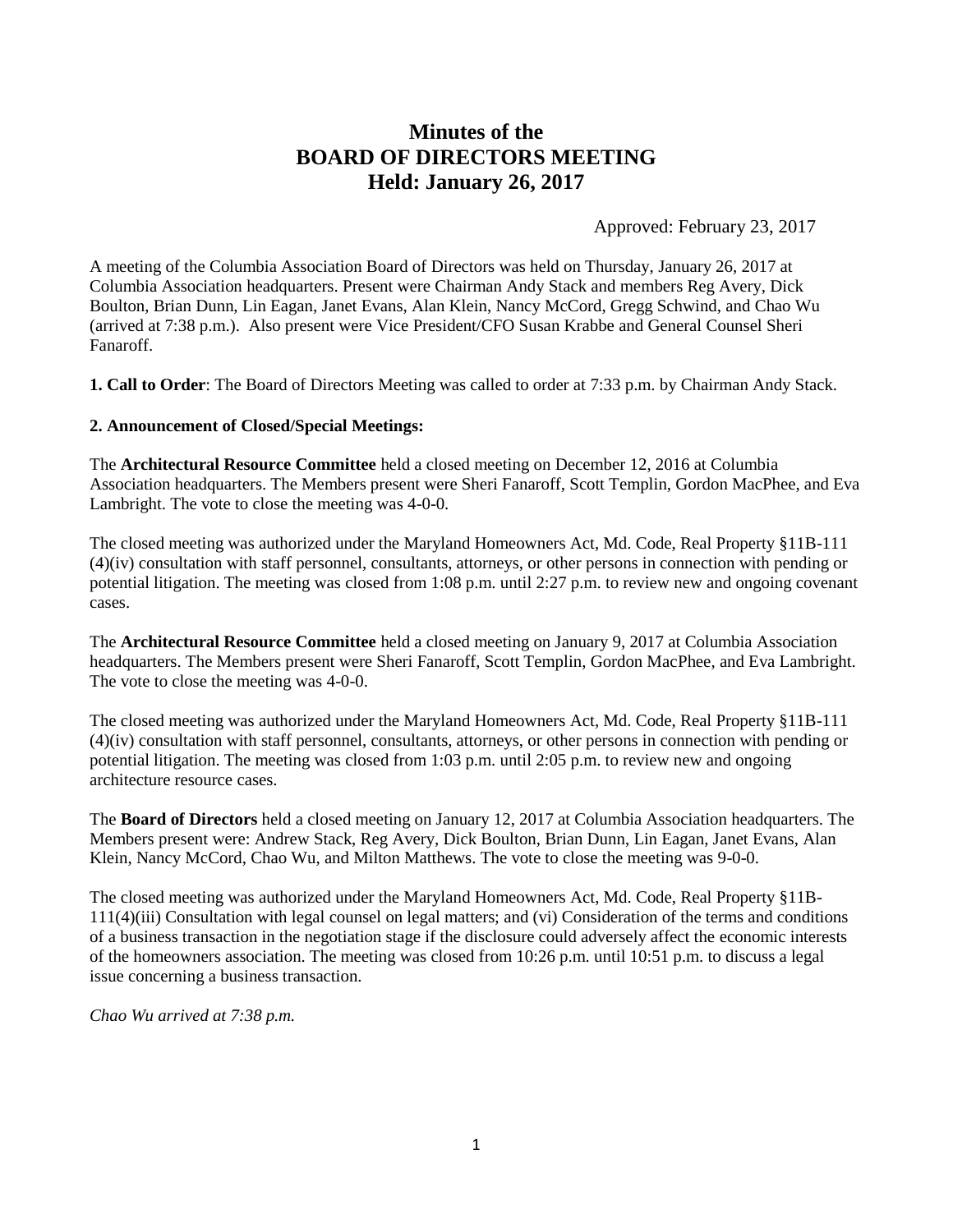# **3. Approval of Agenda**

**Action**: Mr. Klein moved to add to the agenda discussion of the President being a member of the BOC. Mr. Boulton seconded the motion, which failed. Vote: 5-5-0 (a two-thirds majority is required for passage).

For: Messrs. Avery, Boulton, Klein, Wu and Ms. Evans.

Against: Messrs. Dunn, Schwind and Stack and Mses. Eagan and McCord

Abstain: none

**Action**: Mr. Avery moved to approve the agenda as presented. Ms. Eagan seconded the motion, which passed. Vote: 9-1-0.

For: Messrs. Avery, Boulton, Dunn, Schwind, Stack, and Wu and Mses. Eagan, Evans and McCord. Against: Mr. Klein

Abstain: none

## **4. Disclosure of Conflict of Interest:** none

# **5. Resident Speakout**

a) T.J. Dillard, Owen Brown, spoke about a the need for a bio-retention facility in the Lakeside Dockside area and about restoring a riparian buffer zone around Lake Elkhorn.

b) Greg Pfeiffer, Owen Brown, spoke about planting trees to mitigating increased traffic noise on Broken Land Parkway near the Lakeside community.

# **6. Approval of Minutes of November 10, 2016**

**Action:** Ms. McCord moved that the minutes of November 10, 2016 be accepted as presented. Mr. Avery seconded the motion, which passed. Vote: 9-0-1.

**For:** Messrs. Avery, Boulton, Dunn, Klein, Schwind, Stack and Wu; and Mses. Evans and Eagan. **Against**: none

**Abstain**: Ms. McCord.

### **Approval of Minutes of November 28, 2016**

**Action:** Ms. McCord moved that the minutes of November 28, 2016 be accepted as presented. Mr. Avery seconded the motion, which passed unanimously.

### **Approval of Minutes of December 8, 2016**

**Action:** Mr. Avery moved that the minutes of December 10, 2016 be accepted as presented. Ms. McCord seconded the motion, which passed unanimously.

### **7. Chairman's Remarks**

Mr. Stack noted that the BOC will meet on January 30 and there will be a Board work session on February 9. He also said he appreciated attending a Chinese Lunar New Year celebration at River Hill High School at Mr. Wu's invitation.

### **8. Reports Submitted**

 **(**a) President's Report: Mr. Stack noted that the President's Report includes an announcement that CA will hold information sessions for potential BOD candidates on February 21 and 25.

- (b) Financial Reports: None.
- (c) Other Reports

1. Report from the CA Representative to the Inner Arbor Trust Board of Directors

In response to questions from Mr. Boulton, Ms. Lin explained that IAT is requesting \$1.5 million from Howard County in matching funds to pay for a boardwalk path and stream restoration, and that IAT will raise funds to match the county's contribution. She also said that IAT has submitted a request for a \$250,000 state bond bill grant, to be used primarily for lighting for the Chrysalis.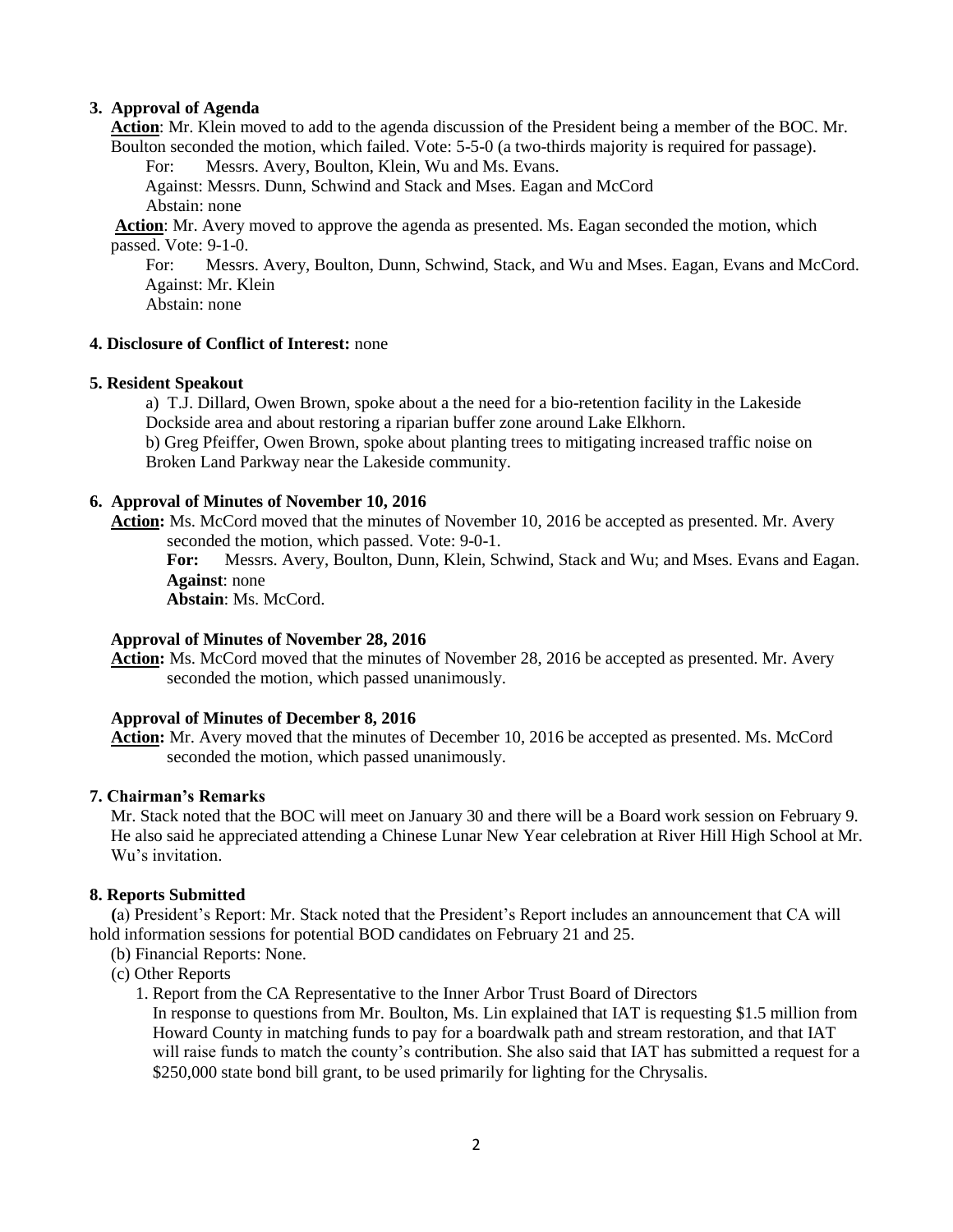2. Mary Kay Sigaty – Overview of the Legislation Approving the TIF and affordable housing Councilwoman Sigaty spoke about Tax Increment Financing (TIF) of up to \$90 million for three roads, five intersections and a parking garage. The council also approved an overall amount of up to \$170 million for developing Downtown Columbia. She said as a result of the TIF agreement, Howard County will reap several benefits from developer Howard Hughes, including funding for construction of a new school or library, capital improvements in Downtown Columbia, a parking garage that contains an emergency facility, additional tax revenue, public art and 10,000 trees planted. She also said bond funds will be given to the developer in the form of reimbursements as development occurs.

Regarding housing, Ms. Sigaty said the 30-year Developers Rights and Responsibilities Agreement between Howard Research and Development and Howard County will result in 900 affordable housing units, including 100 reserved for senior citizens. She said most of the housing sites will be controlled by the county's Housing Commission, which will enable revenue generated from units in Downtown Columbia to be used to build affordable housing in other parts of the county.

### **9. Board Action**

- (a) Consent Agenda none
- (b) Board Votes
	- 1. Code of Conduct and Ethics Policy; Conflicts of Interest Policy; Whistleblower Policy; code of Business Conduct and Ethics, Conflicts of Interest Policy Special Requirements for Members of the Board of Directors
		- Action: Mr. Boulton moved that the Board utilize the ethics policy format that he proposed, rather than the format used by CA Counsel Fanaroff. Mr. Klein seconded the motion, which passed. Vote:  $6 - 3 - 1$ .

| For:     | Messrs. Avery, Boulton, Klein, Schwind and Wu; and Ms. Evans |
|----------|--------------------------------------------------------------|
| Against: | Mses. Eagan and McCord, and Mr. Dunn                         |
| Abstain: | Mr. Stack                                                    |

**Action**: Mr. Stack moved to add section headers in the format developed by Mr. Boulton and include changes added by Mr. Stack and Ms. Fanaroff. Ms. Evans seconded the motion, which passed. Vote: 7-2-1. For: Messrs. Avery, Boulton, Klein, Schwind, Stack and Wu; and Ms. Evans

Against: Mr. Dunn and Ms. McCord

Abstain: Ms. Eagan

Ms. Fanaroff will finalize the document.

2. Invitation to Guest Attendees—April 2017 Stakeholders Dinner

The Board discussed which groups to invite to its April 2017 stakeholders dinner. Previous dinners this fiscal year were with state and county elected officials, village boards and chairs, and the chamber of commerce executive board.

**Action**: Mr. Stack moved that the Board invite the Downtown Columbia Arts and Culture Commission, officers and executive director of the Columbia 50th Birthday Celebration committee, and Downtown Columbia Partnership to its April Stakeholders dinner. Mr. Avery seconded the motion, which passed unanimously.

### 3. CA Dashboard

 Board members discussed a list of metrics presented by staff to help the Board evaluate CA's operational, programmatic and financial performance over time. Mr. Schwind asked that definitions/glossary be added to explain what each metric is measuring **Action**: Mr. Klein moved to approve the dashboard, with the addition of a "market penetration" metric. Mr. Wu seconded the motion, which passed. Vote: 9-0-0.